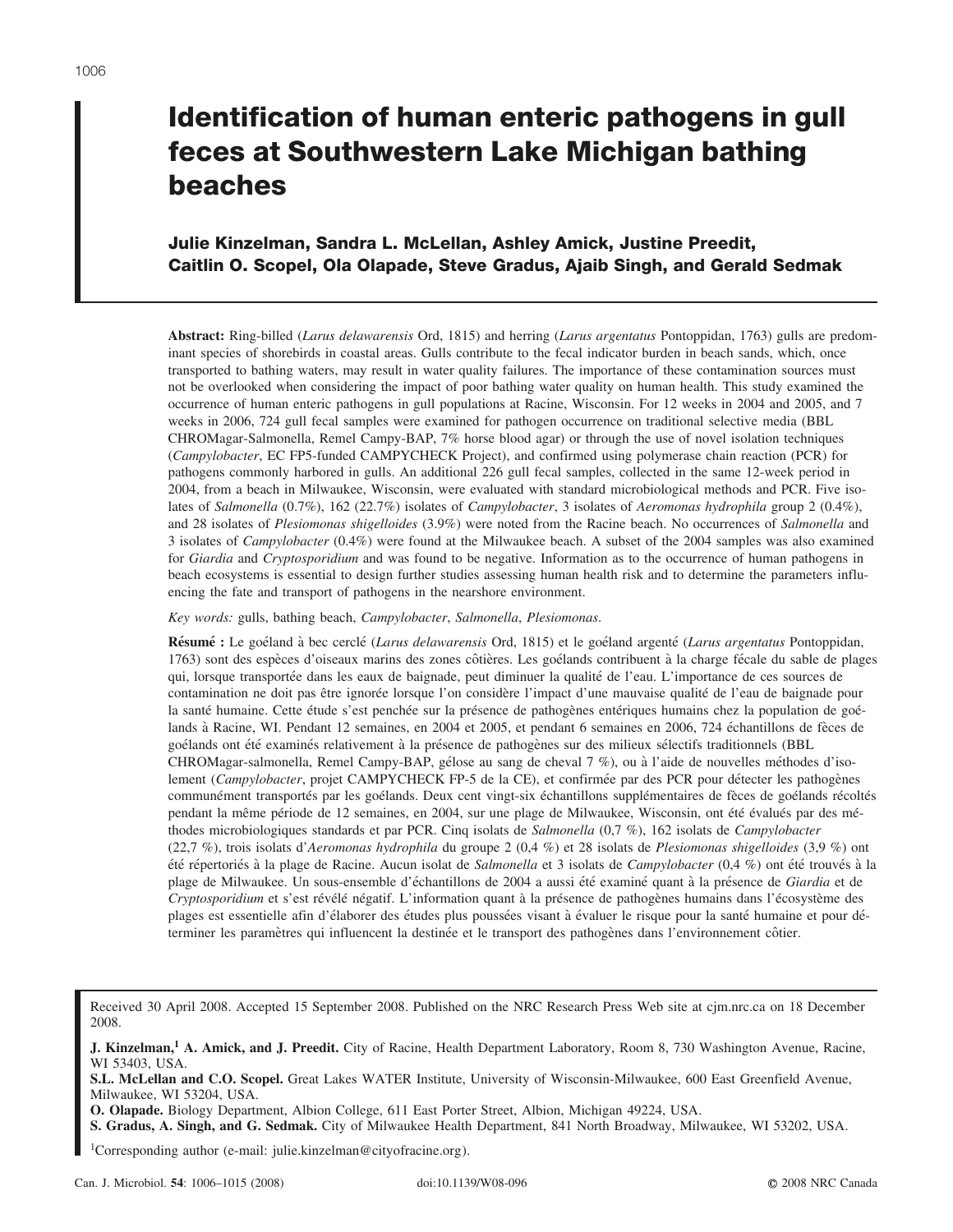*Mots-clés : goélands, plage de baignade, Campylobacter, Salmonella, Plesiomonas.* 

\_\_\_\_\_\_\_\_\_\_\_\_\_\_\_\_\_\_\_\_\_\_\_\_\_\_\_\_\_\_\_\_\_\_\_\_\_\_\_\_\_\_\_\_\_\_\_\_\_\_\_\_\_\_\_\_\_\_\_\_\_\_\_\_\_\_\_\_\_\_\_\_\_\_\_\_\_\_\_\_\_\_\_\_\_\_

[Traduit par la Rédaction]

## **Introduction**

In the United States, *Escherichia coli* is used as an indicator of recreational water quality at freshwater beaches (United States Environmental Protection Agency (USEPA) 1986). As a surrogate for human pathogens, it is implied that this organism will only be present in the environment when pathogens are present, and absent when pathogens are absent (Jones and Smith 2004). However, recent research indicates that *E*. *coli* and other fecal bacteria indicators of bathing water quality may be found autochthonous in the environment, rather than being solely distributed as a result of an influx of fecal matter from human and animal sources, including waterfowl and shorebirds (Oshiro and Fujioka 1995; Belant 1997; Belant et al. 1998; Jones and Obiri-Danso 1999; Lévesque et al. 2000; Obiri-Danso and Jones 2000; Grant et al. 2001; McLellan et al. 2001; Fogarty et al. 2003; Haack et al. 2003; Lebuhn et al. 2003; Yorio and Caille 2004; Wither et al. 2005). It may be that these microorganisms, once deposited in the environment under varying ambient conditions with sufficient nutrients (via scavenging), or mutation under starvation conditions, have the ability to persist (detectable or in the viable-but-not-culturable state) or even replicate, independent of a host (Smith et al. 1994; Farrell and Finkel 2003; Lu et al. 2004; Signoretto et al. 2004). Contact with surfaces, such as sediments, may also facilitate favorable growth conditions, through the formation of biofilms (Lee et al. 2006) or contact with pooled or flowing water, which may occur in the subsurface beach environment (He et al. 2007).

In Racine, Wisconsin, nearshore beach sands have been proven to be a reservoir for *E*. *coli*, with precipitation (as surface runoff) and waves acting as vehicles to transport these microorganisms to surface water (Kinzelman et al. 2004). Fecal loading from beach sands frequently results in the posting of swimming advisories (Alm et al. 2003; Kinzelman et al. 2004; Whitman et al. 2001; Whitman and Nevers 2003; Beversdorf et al. 2007). With a large resident population of ring-billed and herring gulls (*Larus argentatus* Pontoppidan, 1763 and *Larus delawarensis* Ord, 1815, respectively), the constant deposition of avian fecal material is thought to contribute to the bacterial burden on bathing waters (Lévesque et al. 2000; Jones 2002; Fogarty et al. 2003; Kleinheinz et al. 2006; Wright et al. 2006). These observational data have been supported by antibiotic resistance analysis (ARA), which indicates that the pattern of resistance seen in *E*. *coli* isolates collected from nearshore surface water is generally nonhuman in nature (Edge and Schaefer 2005; Waldenström et al. 2005).

The risk to human health from contact with recreational waters affected by nonhuman, nonwastewater sources of contamination remains ill defined. Early epidemiological studies, which form the basis of current regulatory limits for monitoring United States coastal bathing waters, recognized the need to consider the nature of the etiological agent (responsible for gastrointestinal illness in exposed individuals), as well as the difficult question of health risk posed by stormwater runoff and other nonpoint sources of pollution (Cabelli et al. 1983). Furthermore, a recent study in California suggested that elevations in traditional fecal indicators (USEPA 1986) were not associated with increased health risk at beaches where the dominant source of pollution was nonpoint in nature (Colford et al. 2007). While the Colford et al. (2007) study has shown poor correlation between nonpoint source pollution (as determined by currently approved fecal indicator organism densities) and human health risk, the nature of the contamination may still be a concern, and should be determined before any definitive statement regarding exposure can be made. Previous British studies have isolated *Campylobacter* strains known to be of the types associated with human infections from sand on bathing beaches (Bolton et al. 1999). Literature has shown that potential health risks may be associated with nonhuman fecal contamination (Pell 1997; Guan and Holley 2003). Additionally, avian species, such as gulls, have been known to carry human pathogens, such as *Salmonella* and *Campylobacter* (Ferns and Mudge 2000; Duarte et al. 2002; Newell 2002; Haag-Wackernagel and Moch 2004; Jones 2004; Tizard 2004; Jones 2005; Dixon 2007).

Gulls, particularly ring-billed gulls, are noted carriers of *Salmonella* spp., *Campylobacter* spp., *Listeria monocytogenes*, and *Yersinia* spp. (Kapperud and Rosef 1983; Hill and Grimes 1984; Yogasundram et al. 1989; Fallacara et al. 2001). A survey in Quebec of 264 ring-billed gulls reported infection rates of 8.7%, 15.9%, and 9.5% for *Salmonella* spp., *Campylobacter* spp., and *Listeria monocytogenes*, respectively (Quessy and Messier 1992). In another study, approximately 200 strains of *Salmonella* spp. were isolated, of which 42 serovars were identified, including 7 serovars that are pathogenic in humans (Lévesque et al. 1993). Further, a study in Sweden found *Campylobacter* spp. in 117 (27%) of 419 black-headed gulls sampled one year, and 133 (36.2%) of 367 gulls sampled the following year; 92%–95% of the *Campylobacter* isolates were found to be *Campylobacter jejuni* (Broman et al. 2002). In light of that information, the purpose of this study was to examine gull feces for the presence of a suite of enteric pathogens (*Salmonella*, *Campylobacter*, *Helicobacter*, *Plesiomonas*, *Giardia*, and *Cryptosporidium*), using conventional and experimental (or novel) microbiological (*Campylobacteraceae*) (Lastovica et al. 1998; Keevil et al. 2006) and molecular methods to determine whether gulls pose a health risk to bathers at these Great Lakes public beaches. The development of microbiological and molecular techniques capable of assessing the prevalence of human pathogens from nonhuman sources, coupled with an estimate of their presence from the perspective of infective doses capable of affecting human health, will aid researchers in developing risk-based standards for the management of recreational waters (Jones and Smith 2004; Edge and Schaefer 2005).

#### **Material and methods**

#### **Sample collection**

#### *Gull feces*

For 12 weeks during the summer of 2004, 8 weeks during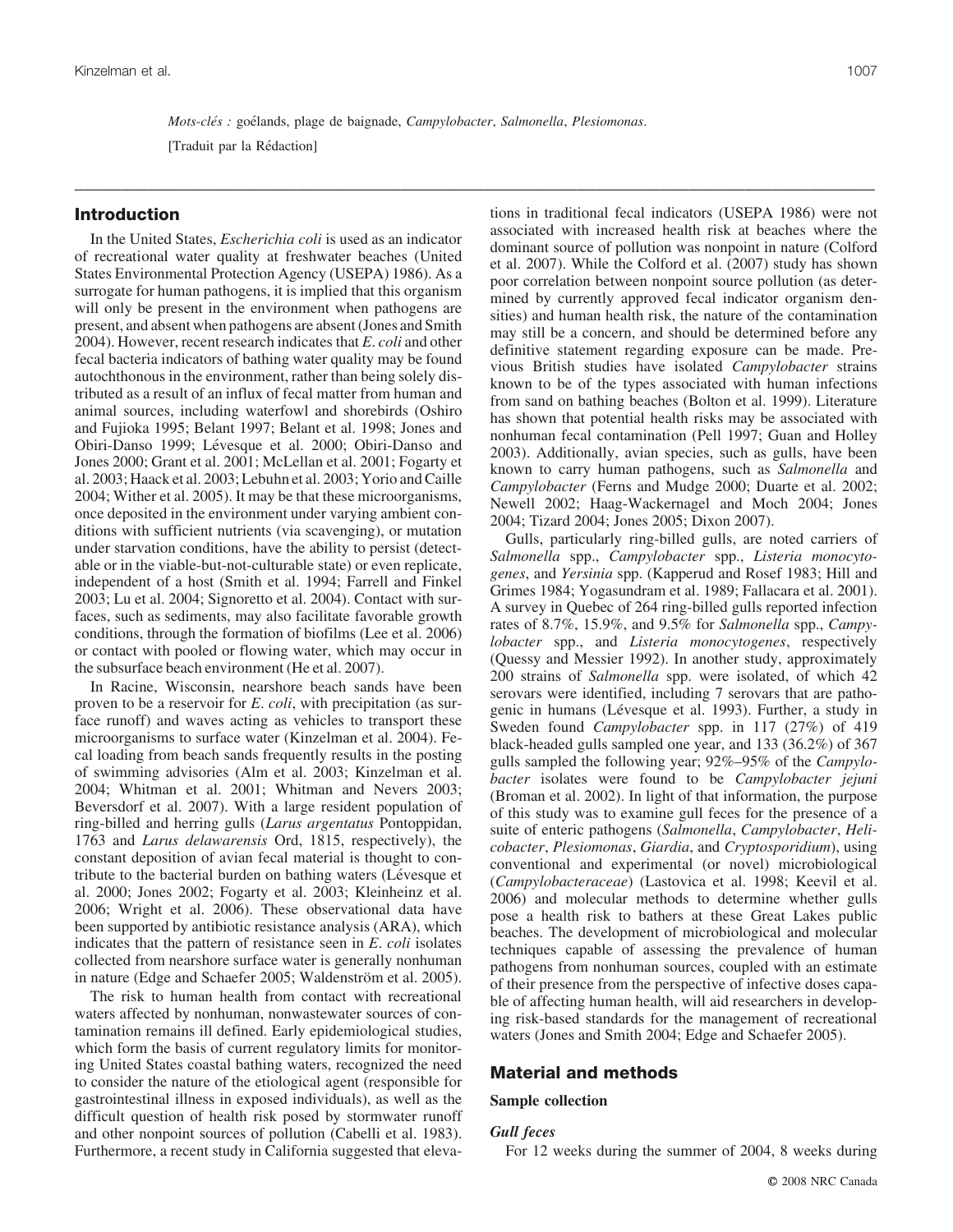the summer of 2005, and 7 weeks during the summer of 2006, 724 fresh gull fecal samples were collected from North Beach in Racine, and analyzed for the presence of *Salmonella* spp. and *Campylobacter*/*Helicobacter* spp. (2004, *n* = 313; 2005, *n* = 300; 2006, *n* = 111). An additional 226 samples were collected from Bradford Beach in Milwaukee, Wisconsin. Samples for microbiological and polymerase chain reaction (PCR) analyses were collected in Cary-Blair fecal transport media, using the sampling device included in the sample container cap (Remel, Inc.; Lenexa, Kansas), directly from beach sands; care was taken to transfer only the fecal matter to the sampling container. Samples designated for PCR analysis only were collected in 15 mL centrifuge tubes, containing 0.5 mL sterile saline. All samples were transported in a cooler on ice packs to the laboratory and processed within 60 min of collection. In the laboratory, an aliquot of a subset of samples (75 from Racine and 75 from Milwaukee) were transferred to 2% dichromate solution for protozoan analysis. Gull fecal samples for PCR were frozen until DNA was extracted.

#### *Isolation of Campylobacter or Helicobacter spp. from gull feces*

All gull fecal samples were either plated from the Cary-Blair transport media directly to Campy-BAP (Remel, Inc.) and incubated under microaerophilic conditions for  $48 \pm 3$  h at  $42.0 \pm 2.0$  °C (all 2004 samples and 200 samples from 2005) (Forbes et al. 1998), or processed using an abbreviated form of the Cape Town protocol, as described by Lastovica et al. (1998, revised 2004), and with advice from the members of the EC FP5-funded CAMPYCHECK project (QLK CT 2002 02201) (Keevil et al. 2006) (100 samples from 2005 and all 2006 samples). The Cape Town protocol uses a membrane filtration technique to isolate suspected *Campylobacter* spp. (Steele and McDermott 1984; Allos et al. 1995; le Roux and Lastovica 1998) on tryptose blood agar (TBA) plates (without antibiotics and enriched, in this case, with 7% horse blood), which are incubated in an increased H<sub>2</sub>-rich microaerophilic atmosphere, and held for an extended period (up to 6 days) at 42  $\degree$ C (Lastovica et al. 1998, revised 2004).

From the Campy-BAP plates, characteristic colonies (flat to convex, grayish-white, yellow, or pink) were Gram stained. On a Gram stain, *Campylobacter* spp. appear as faint, curved, slender gram-negative rods (GNCR). All oxidase positive GNCR were further identified using an agglutination test specific for the isolation of *Camplylobacter* spp. (*Campylobacter coli*, *C*. *jejuni*, *Campylobacter lari*, *Campylobacter upsaliensis*, and *Campylobacter fetus*) (Dryspot *Campylobacter* test kit, Oxoid; Hampshire, United Kingdom). Agglutination tests have been demonstrated to detect antigens specific to several *Campylobacter* spp. (Nachamkin and Barbagallo 1990). Positive control organisms, *C*. *jejuni* ATCC No. 33291 and *C*. *lari* ATCC No. 35221, were processed in the same manner to ensure test performance.

For those gull fecal samples processed with the abbreviated Cape Town protocol, a 0.6  $\mu$ m pore size, 47 mm membrane filter (Millipore Corp., Billerica, Massachusetts) was placed directly on a TBA (Oxoid) plate with 7% defibrinated horse blood (Remel Inc.), using sterile forceps. The central area of the filter was then flooded twice with a wellmixed stool emulsion, using a sterile transfer pipette, and discarded within 15 min of application (Lastovica et al. 1998, revised 2004). After specimen application, the plates were incubated in an H<sub>2</sub>-rich environment for 48 h at 42  $\degree$ C (Oxoid anaerobic system BR0038B, no catalyst). After the initial incubation, the plates were examined and the colony characteristics recorded. Isolated colonies appearing as potential pathogens were Gram stained; if no faintly stained GNCR were found on the initial plates, they were reincubated at 42  $\degree$ C (for up to 6 d, re-examined every 2 d). Isolated colonies resembling *Campylobacter* spp. from the initial plates were subcultured to new TBA plates to obtain pure growth. One  $H_2$ -rich plate and 1 CO<sub>2</sub>-rich plate were incubated for  $48-72$  h at  $42 °C$ . After this incubation period, both plates were examined, colony characteristics were recorded, the Gram stain was repeated, and additional rapid biochemical tests (oxidase, catalase, indoxyl acetate, hippurate, and nitrate reduction) were conducted (The glycine, aryl sulfatase, and rapid H2S steps were omitted, as it was not necessary to distinguish between *C*. *jejuni* and *C*. *fetus* subtypes for the purpose of this study.) The Dryspot *Campylobacter* (Oxoid) test was performed as a confirmatory step (for *C*. *coli*, *C*. *jejuni*, *C*. *lari*, *C*. *upsaliensis*, and *C*. *fetus)* when isolates were presumptively positive on rapid biochemical testing.

#### *Isolation of Salmonella spp. from gull feces*

Fecal material was transferred from Cary-Blair transport media to selenite broth (Remel, Inc.), and incubated aerobically for 24 h at  $35.0 \pm 2.0$  °C to enhance the recovery of *Salmonella* spp. (Forbes et al. 1998). After 24 h, all tubes of selenite broth exhibiting growth were subcultured to BBL CHROMagar Salmonella (BD; Franklin Lakes, New Jersey), and incubated for an additional 24 h at  $35.0 \pm 2.0$  °C. Most *Salmonella* strains develop mauve-colored colonies on this medium within 18–24 h (Eigner et al. 2001; Maddocks et al. 2002). All characteristic colonies were Gram stained and verified using API 20E (bioMerieux, Durham, North Carolina). Two quality-control organisms, *Salmonella hadar* ATCC No. 51956 (positive) and *E*. *coli* ATCC No. 25922 (negative), were used to ensure test performance. *Plesiomonas shigelloides* ATCC No. 51572 was used to confirm the colonies appearing as *Salmonella* spp. on the BBL CHROMAGAR media, which were subsequently identified as such using API 20E.

#### *Detection of Campylobacter spp. and Salmonella spp. by PCR in gull fecal samples*

DNA was extracted from gull fecal samples using a QIAamp DNA Stool Mini kit (Qiagen; Valencia, California). PCR analysis was used to detect *C*. *coli* and *C*. *jejuni*, specifically based on primers for the 16S rRNA gene, yielding an 833 bp product (Linton et al. 1997): CCCJ609 (F) 5'AATCTAATGGCTTAACCATTA3' and CCCJ1442 (R) 5'GTAACTAGTTTAGTATTCCGG3', with an annealing temperature of  $52 \text{ °C}$ . Genus-specific primers targeting *Campylobacter* spp. (851 bp product) were also employed, as described by Eyers et al. (1993) and Fermér and Engvall (1999): Therm1 (F) 5'AATCTAATGGCTTAACCATTA3' and Therm4 (R) 5'GTAACTAGTTTAGTATTCCGG3', with an annealing temperature of 54 °C. To detect *Salmonella*,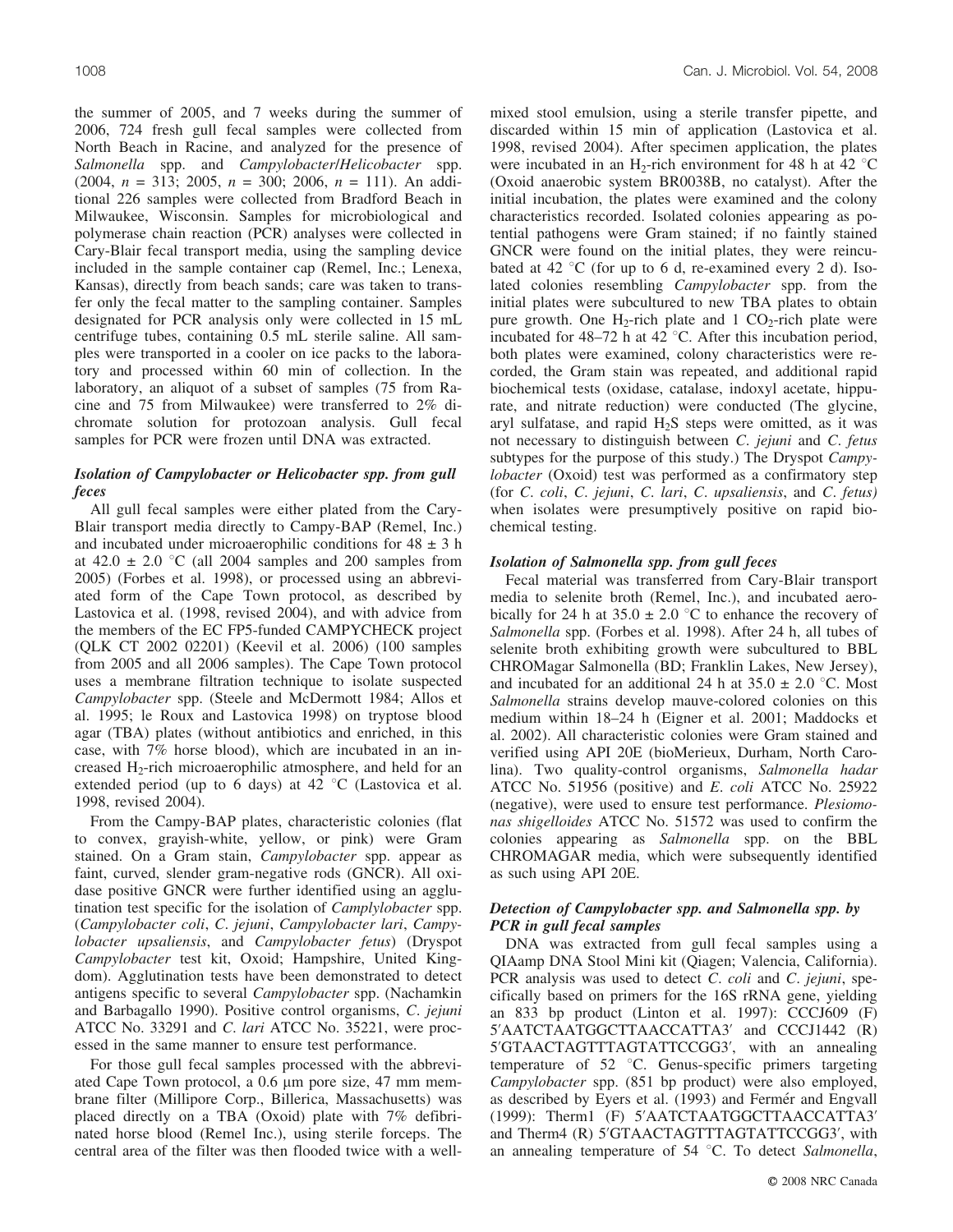primers targeting 2 virulence genes, *spvC* (570 bp product) and *invA* (243 bp product), were used (Chiu and Ou 1996): spvC (F) 5'ACTCCTTGCACAACCAAATGCGGA3' and spvC (R) 5'TGTCTTCTGCATTTCGCCACCATCA3', with an annealing temperature of  $68^\circ$ C; invA (F)  $5'ACA$ GTGCTCGTTTACGACCTGAAT3' and invA (R) 5'AGA CGACTGGTACTGATCGATAAT3', with an annealing temperature of 56 °C. *Escherichia coli* control primers targeted a 151 bp product of the *b-glucuronidase* gene: uidA1663 (F) 5'GCGACCTCGCAAGGCATA3' and uidA1790 (R) 5'GATTCATTGTTTGCCTCCCTGCTGCG3', with an annealing temperature of 60  $\degree$ C. PCR was carried out using 12.5  $\mu$ L of 2× PCR master mix (Qiagen), 9.5  $\mu$ L of water, and  $2 \mu L$  of DNA template, with cycling conditions of 1 min at 95  $\degree$ C, 1 min at each specified annealing temp, and 1 min at 72  $\degree$ C for 30 cycles, with a final 5 min extension at 72 °C. All products were visualized on a  $1.5\%$ agarose gel following staining with ethidium bromide.

Control organisms *C*. *jejuni* ssp. *jejuni* (ATCC No. 35920) and *Salmonella enterica* ssp. *enterica* serovar *Typhimurium* (provided by the Milwaukee Health Department (MHD)) were each spiked into gull fecal samples at a level of approximately  $1 \times 10^4$  or  $1 \times 10^5$  cells per sample, which corresponds to  $10$  and  $100$  cells per  $\mu$ L, respectively, in the final DNA extraction (20 or 200 cells in each reaction); each primer pair produced the expected size product. Three of 5 samples with  $1 \times 10^4$  cells were positive for *C*. *jejuni*, and 5 of 5 samples with  $1 \times 10^5$  cells were positive. We therefore determined that  $1 \times 10^5$  cells per fecal sample was our limit of detection. To test for inhibition in extracted DNA, as well as to ensure that bacterial DNA was adequately recovered, each gull fecal sample was tested with primers specific for *E*. *coli*, an organism that is expected to be present in all samples. Only 4 of 420 samples tested were negative for *E*. *coli*; these were, therefore, not included in this study.

#### *PCR and sequence confirmation of isolates*

Presumptive *Campylobacter* isolates were screened with *C*. *coli* and *C*. *jejuni* specific primers (Linton et al. 1997). In some cases, 16S rRNA gene sequencing was carried out on presumptive *Campylobacter* isolates with PCR amplification, using 8F and 1492R primers. PCR products were purified using a QIAquick PCR purification kit or a QIAquick gel extraction kit (Qiagen). Sequencing was carried out using a BigDye Terminator version 3.1 cycle sequencing kit, according to the manufacturer's instructions, and sequencing reactions were run on an ABI Prisim 3730 (Applied Biosystems, Foster City, California). Single-sequence reads were trimmed for quality, using PHRED (Ewing and Green 1998), which provided approximately 700 bp reads for further analysis. Isolate identification was made using the BLAST algorithm (Altschul et al. 1990).

#### *Detection of Giardia and Cryptosporidium from gull feces*

Gull fecal samples were evaluated by the MHD laboratory for the presence of *Cryptosporidium* and *Giardia*. Samples were collected in Carey-Blair transport medium and refrigerated at  $0-4$  °C until tested by the formalin – ethyl acetate sedimentation concentration procedure (Crede 1992). Concentrates were then stained with a fluorescent antibody staining method (Merifluor, Meridian Bioscience, Inc.; Cincinnati, Ohio) specific for *Crytposporidium* and *Giardia*. (Garcia et al. 1987, Garcia et al. 1992; Garcia and Shimizu 1997). Positive and negative kit controls were run with each batch of samples.

#### *Detection of human enterovirus and human and avian adenovirus from gull feces*

Gull fecal samples were screened by the MHD laboratory for human entero- and adenoviruses, as well as for avian adenoviruses. To detect human viruses in avian fecal specimens, fecal swabs were processed and inoculated onto the following cell types used by the MHD Virus Laboratory for clinical specimens (Sedmak et al. 2003): Rhesus monkey kidney primary, HEp-2, human foreskin diploid, human embryonic lung diploid, RD, Caco-2, and BGM. These cells were all propagated in 24-well plastic plates. After a 90– 120 min adsorbtion period, the inoculum was removed, and the cultures were refed and incubated at 35.5  $\degree$ C in a CO<sub>2</sub> incubator. Cultures were observed daily, during a 14 day period, for the development of viral cytopathic effect. For avian adenoviruses, the specimens were also inoculated onto 24-well plates of a chicken hepatoma continuous cell line (CH-SAH, ATCC) (Alexander et al. 1998).

## **Results**

#### **Culture-based microbiological analyses**

#### *2004*

Of the 313 fecal samples collected at the Racine beach, 5 isolates of *Salmonella* (1.6%), 45 isolates of *Campylobacter* (14.4%), and 22 isolates of *P*. *shigelloides* (7.0%) were confirmed for the target organism. Of the 110 isolates containing GNCR (presumptive), 45 were verified as *Campylobacter* spp., which translates to a 40.5% accuracy rate using Campy-BAP (Remel, Inc.) for the recovery of *Campylobacter* spp. from gull feces. None of the gull fecal samples were positive when *C*. *jejuni* and *C*. *coli* were used as specific primers. A subset of the presumptive isolates were also negative on PCR, indicating that they were neither *C*. *jejuni* nor *C*. *coli*, suggesting that gulls carry *Campylobacter* spp. other than these 2 common human pathogens.

The frequent occurrence of *Plesiomonas*, seen when screening for *Salmonella*, can be attributed to similarities in colonial characteristics on CHROMagar *Salmonella*. While not initially intending to screen for *P*. *shigelloides*, mauve colonies appearing on CHROMOagar Salmonella were frequently confirmed as such, indicating that there is some cross reactivity with this organism and the chromogenic indicator present in the media.

In addition to *Campylobacter*, *Salmonella*, and *Plesiomonas*, several other microorganisms were occasionally isolated from gull feces, including *Shigella* spp. (1.3%) (unconfirmed), *Aeromonas hydrophila* (0.6%), *Hafnia alvei* (0.6%), and *Pasteurella pneumotropica* or *Pasteurella haemolytica* (0.9%). Many of these pathogen isolates came from diarrrheal stool samples, indicating that these organisms were potentially pathogenic, rather than commensal, in the gull population.

Of the 224 gull fecal samples collected from the Milwau-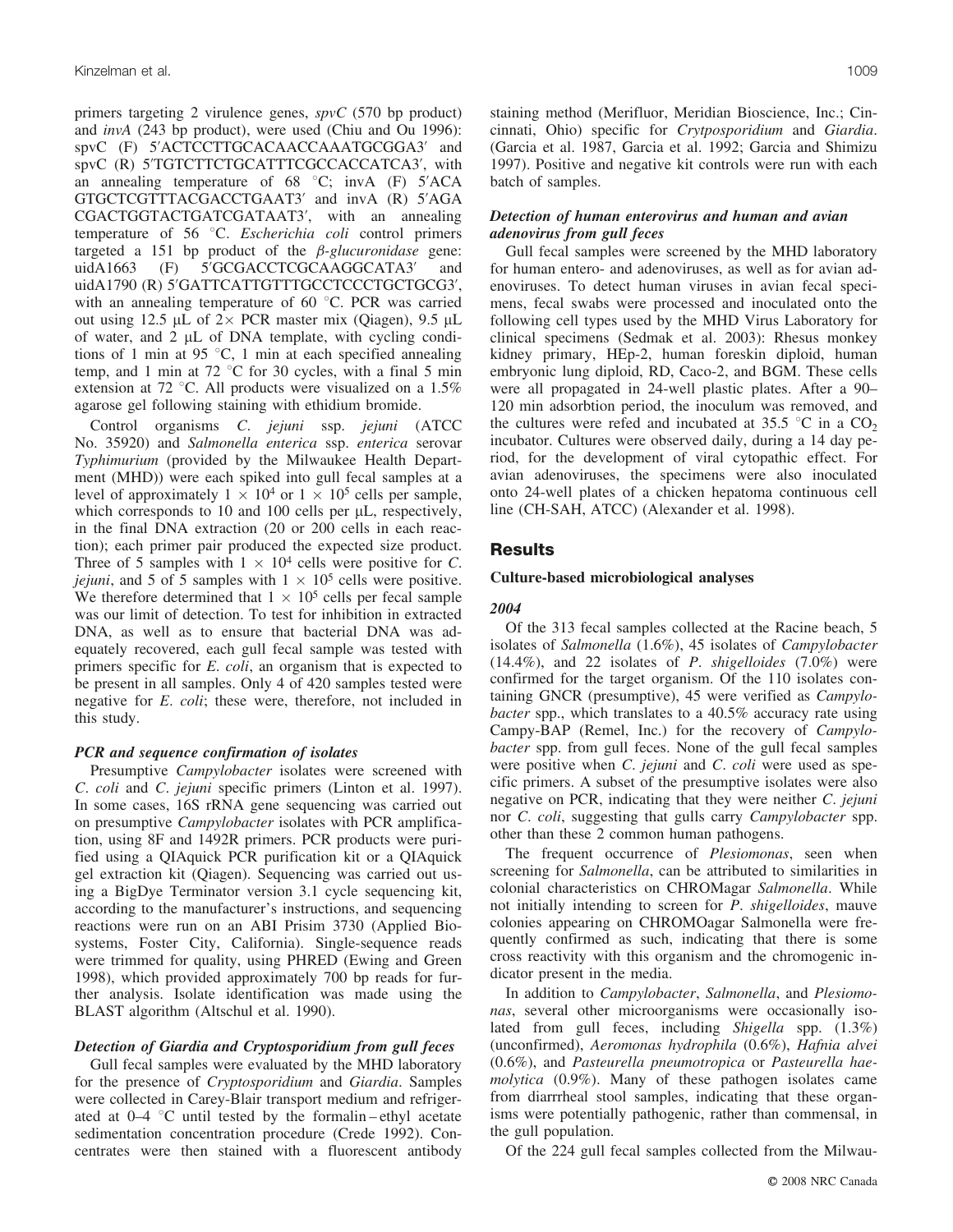kee beach, 100 were screened for *Salmonella* and *Campylobacter*. No *Salmonella* was detected. *Campylobacter coli* was found in 2 samples, and *C*. *jejuni* was found in 1 sample. PCR results from these 3 samples were also positive for *C*. *jejuni* and *C*. *coli*.

#### *2005*

In 2005, 200 gull fecal samples were processed using the same culture-based methods employed in 2004. An additional 100 samples were processed in the same manner, except for the isolation of *Campylobacter*, which was accomplished using a slight modification of the Cape Town protocol, as described by Lastovica et al. (1998, revised 2004), and with advice from the members of the EC FP5 funded CAMPYCHECK project (QLK CT 2002 02201) to enhance the recovery of nontraditional *Campylobacter* spp. Of the 200 samples processed in the traditional manner, 21.5% (43 of 200) had confirmed positive *Campylobacter* isolates. Only 3 of these were confirmed as either *C*. *jejuni* or *C*. *coli* by PCR of gull feces. Of the 100 samples processed using the Cape Town protocol, 68% (68 of 100) were biochemically indicative of *Campylobacter*, including species *C*. *coli* (59), *C*. *lari* (4), *C*. *upsaliensis* (1), *Campylobacter sputorum* (biovar *sputorum*) (2), *Campylobacter hyointestinalis* (1), and *C*. *jejuni* (1). Of these presumptive isolates, 38% (26 of 68) were confirmed using the Oxoid Dryspot *Campylobacter* test. Overall, 3 gull fecal samples were confirmed as either *C*. *jejuni* or *C*. *coli* by PCR. There were 2 isolates of *P*. *shigelloides* (0.7%), 2 isolates of *A*. *hydrophila* (0.7%), but no *Salmonella* spp., recovered in 2005.

When using the Cape Town protocol (TBA plates with 7% defibrinated horse blood and an  $H_2$ -rich atmosphere), subcultured plates generally exhibited growth (with the exception of 2 plates). The majority of the isolates were indoxyl acetate positive and hippurate negative (indicating species *C*. *coli*, *C*. *upsaliensis*, *C*. *fetus*, *C*. *lari*, or *Arcobacter*); many were nitrate positive and catalase positive (*C*. *jejuni*). The subcultured plates that were incubated in the  $CO<sub>2</sub>$  atmosphere frequently did not exhibit the same growth as those incubated in the  $H_2$ -rich atmosphere, i.e., the colony characteristics were not comparable, indicating potential co-infection.

Of the 100 isolates processed using biochemical testing, as delineated in the Cape Town protocol, 68 were presumptively positive for *Campylobacter*, representing 6 different species (Table 1). The total number of presumptive isolates using biochemical tests that were also confirmed with the Oxoid Dryspot *Campylobacter* test was 26 of 68 or 38%, leaving the number of presumptive isolates confirmed using biochemical tests that were not confirmed with the Dryspot test at 36 of 68 or 53%.

#### *2006*

In 2006, 111 additional gull fecal samples were screened for the presence of human enteric pathogens. Culture-based microbiological methods were utilized, in the same manner as in the previous 2 years, with the Cape Town protocol entirely supplanting the more common Campy-BAP as the primary isolation protocol for *Camplylobacter* spp. Of the 111 samples, 11 presumptive isolates of *Campylobacter*, representing 5 different species (*C*. *upsaliensis* (1), *C*. *coli* (4),

**Table 1.** Breakdown of total number of presumptive *Cam* $p$ *ylobacter* isolates ( $n = 68$ ) by species, using a modification of the Cape Town protocol in 2005.

| Campylobacter species          | No. of<br>isolates | Percentage<br>of total |
|--------------------------------|--------------------|------------------------|
| C. coli                        | 59                 | 87.0                   |
| C. lari                        | 3                  | 4.0                    |
| C. upsaliensis                 |                    | 1.5                    |
| $C.$ lari, $C.$ $\text{coli*}$ |                    | 1.5                    |
| C. sputorum (biovar sputorum)  | 2                  | 3.0                    |
| C. lari, C. hyointestinalis*   |                    | 1.5                    |
| C. jejuni                      |                    | 15                     |

\*Biochemical tests indicated the possibility of both.

*C*. *fetus* (2), *C*. *jejuni* (1), and *C*. *lari* (3)) were identified (10%). There were 5 isolates of *Plesiomonas shigelloides* (4.5%), but no *Salmonella* spp. were recovered.

#### **Molecular analyses**

#### *Campylobacter spp*

Overall, 416 gull fecal samples were extracted for DNA and tested using pathogen-specific primers. PCR analysis for pathogens did not appear to be more sensitive for detecting *C*. *coli* and *C*. *jejuni* (Table 2, above results). Control experiments using cultures of *C*. *jejuni* spiked into gull fecal samples demonstrated that the detection limit for PCR was between  $1 \times 10^4$  and  $1 \times 10^5$  cells per fecal sample. The 2004 and 2005 Racine and Milwaukee gull fecal samples that were positive for *C*. *coli* or *C*. *jejuni* on PCR were also presumptively identified as *Campylobacter* spp. by culture. In addition, culture methods detected other presumptive isolates where PCR results were negative. This suggests that the culture may be more sensitive or, alternatively, that *Campylobacter* spp. other than *C*. *jejuni* and *C*. *coli* are present in the gulls.

To further investigate the differences in detection of presumptive *Campylobacter* spp. by culture, compared with *C*. *jejuni* and *C*. *coli* PCR results, PCR for *Campylobacter* spp. (in general), using the Therm1 and Therm4 primers, was carried out on the gull fecal samples (Table 2); these results demonstrated that *Campylobacter* spp. were present at a higher frequency than was found with primers targeting *C*. *coli* and *C*. *jejuni*.

A subset of the 22 isolates that were identified as *Campylobacter* spp., using the Dryspot *Campylobacter* test, were also tested by PCR and by sequencing. Eight of the 20 were viable following resuscitation from frozen stocks. Two isolates in the subset were positive using primers targeting *C. jejuni* or *C. coli*. Six additional isolates were sequenced. Four were identified as *Helicobacter* spp., with 2 unidentified suggesting that *Helicobacter* spp. carried in gulls may be presumptively isolated by traditional and enriched methods of *Campylobacter* isolation, and may also cross react with the Dryspot test.

#### *Salmonella spp*

We detected very few *Salmonella* spp. with culture-based methods or PCR-based methods that target 2 virulence genes, *spvC* and *invA*. In all, the Racine Health Department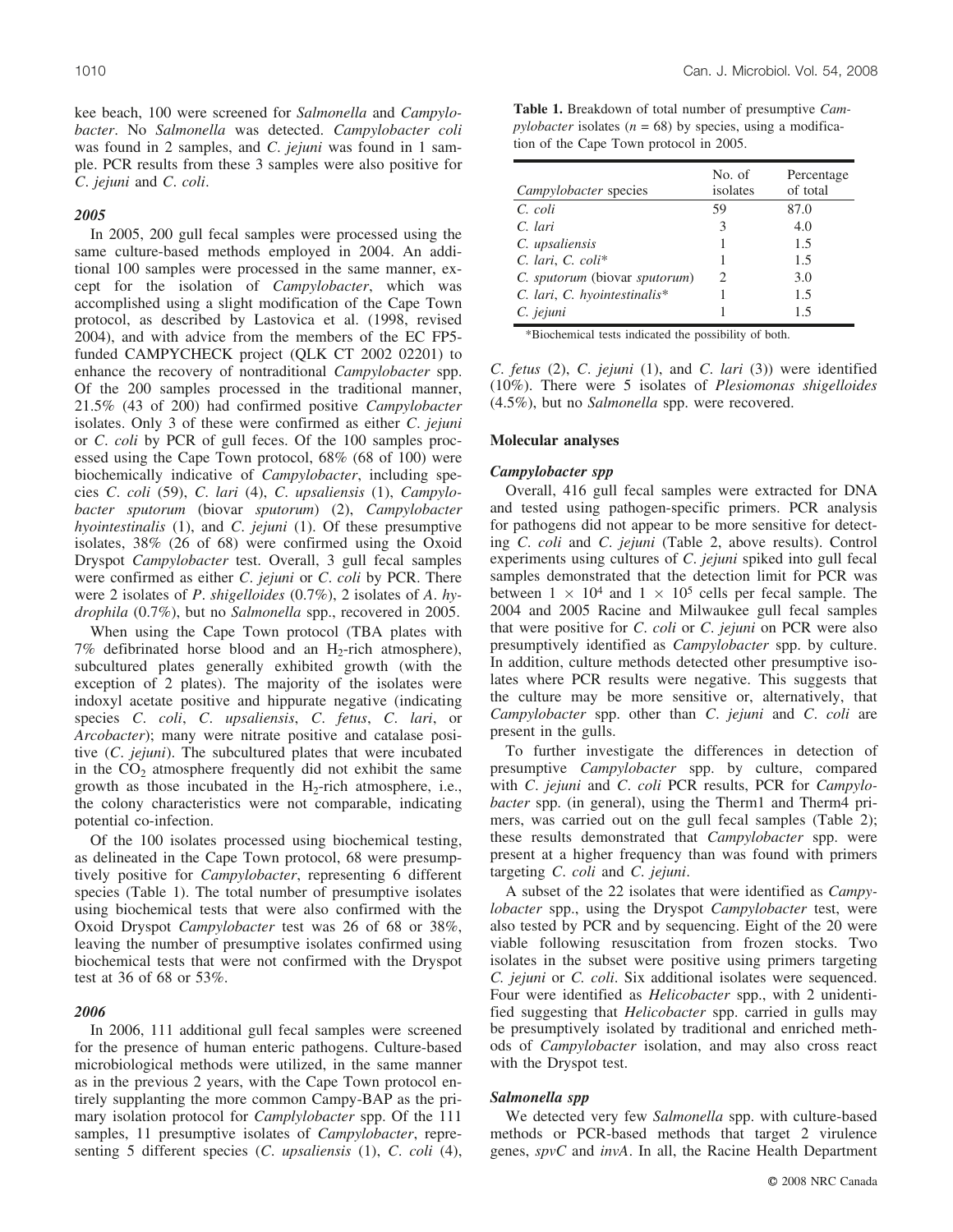|  |  |  |  |  | Table 2. Campylobacter spp. detected in gull feces during the summers of 2004 and 2005 |
|--|--|--|--|--|----------------------------------------------------------------------------------------|
|--|--|--|--|--|----------------------------------------------------------------------------------------|

|                                                                              | Total no. of gull fecal samples for 2004 and 2005 |                             |  |
|------------------------------------------------------------------------------|---------------------------------------------------|-----------------------------|--|
| Testing results                                                              | Milwaukee gulls<br>$(n = 226)$                    | Racine gulls<br>$(n = 613)$ |  |
| Total gulls submitted for microbiological analysis, $n$                      | 100                                               | 613                         |  |
| Percent positive for <i>Campylobacter</i> spp., based on biochemical testing | Not reported                                      | 25.4                        |  |
| Percent positive using Dryspot Campylobacter test*                           | 3.0                                               | $21.5^{\dagger}$            |  |
| Total gulls analyzed by PCR, $n$                                             | 226                                               | 190                         |  |
| Percent positive for C. jejuni or C. coli on PCR                             | 1.0                                               | 1.3                         |  |
| Percent positive for <i>Campylobacter</i> spp. on PCR                        | 4.0                                               | 6.8                         |  |

\*The Dryspot test detects the following *Campylobacter* spp.: *C*. *jejuni*, *C*. *coli*, *C*. *lari*, and *C*. *upsaliensis*.

{ A modification of the Cape Town proctocol was used in 21.5% of the subset of samples that were analyzed. The DNA extracted from gull feces of these same samples yielded 1.3% of the samples positive for *C*. *jejuni* or *C*. *coli*. The samples presented here do not include those analyzed by the Racine Health Department (RHD) using the Cape Town protocol.

(RHD) identified *Salmonella choleraesuis* in 3 gull samples in 2004; all other 2005 samples were negative  $(n = 200)$ . The MHD did not detect *Salmonella* in any 2004 samples  $(n = 100)$ . All PCR analyses were negative, with the exception of 2 samples in which *invA* was detected, but not *spvC*. These samples could not be verified by culture methods.

#### **Parasitology**

More than 150 gull fecal samples collected in 2004 were screened for *Giardia* and *Cryptosporidium* by concentrating gull feces (collected in transport media), using the formalin ethyl – acetate concentration method followed by identification with specific and sensitive fluorescent antibody staining. Neither *Giardia* nor *Cryptosporidium* were detected. Positive and negative kit controls for the fluorescent antibody method were run with each batch.

#### **Virology**

One hundred gull fecal samples were screened by the MHD for culturable viruses, such as adenoviruses and enteroviruses. Gull fecal samples were processed and screened using 7 cell lines (G. Sedmak, personal communication, 2008). No viruses were detected using cell culture techniques. Routine positive sewage and clinical samples run in the MHD laboratory served as positive controls for the cell culture system. Direct PCR to detect avian adenovirus on DNA extracted from gull feces also produced no positive samples.

## **Discussion**

In Racine, it was demonstrated that gulls have the capability to carry human pathogens. Of the total number of samples collected  $(n = 713)$ , 211 (30%) were found to contain potential bacterial pathogens, most notably *Campylobacter*, *Salmonella*, and *Plesiomonas* spp. *Salmonella* has the ability to cause gastroenteritis, affecting approximately 1.4 million people annually in the United States and, because of the communal nature of resident populations of gulls, it was anticipated that several fecal samples would test positive for this common enteric pathogen. However, very few isolates of *Salmonella* spp. were detected using culture-based methods or PCR-based methods targeting 2 virulence genes, *spv*C and *inv*A. In all, *S. choleraesuis* was isolated from 5 gull fecal samples in 2004. Compared with other reports regarding the prevalence of *Salmonella*

(Lévesque et al. 1993; Quessy and Messier 1992), we found a much lower occurrence of *Salmonella* by both culturebased methods and PCR. *Plesiomonas shigelloides* also causes gastroenteritis, and has been implicated in disease outbreaks associated with fresh water environments (Krovacek et al. 2000; Lee et al. 2002).

Of the potential pathogens noted, the majority were presumptively identified as *Campylobacter* or related organisms or genera, e.g., *Helicobacter* spp. (167 of 211 or 79%). *Campylobacter*, although found throughout the course of the study, followed a seasonal pattern of distribution; more isolates were detected later in the summer (data not shown). *Campylobacter* spp. is the most common bacterial cause of gastroenteritis, and an estimated 2.4 million people are affected each year (Centers for Disease Control and Prevention online: http://www.cdc.gov/nczved/dfbmd/ disease\_listing/campylobacter\_gi.html). *Campylobacter jejuni* grows best at body temperature within the digestive tract of birds (Food and Drug Administration online: http:// www.cfsan.fda.gov/~mow/chap4.html), and has the ability to cause disease in both humans and animals, as evidenced by its frequent recovery from diarrheal stool.

Microbiological results noted frequent presumptive *Campylobacter* spp., as defined by growth on *Campylobacter* media (Campy blood agar, Remel Inc.) under microaerophilic conditions at 42 $\degree$ C and a positive agglutination test (Dryspot *Campylobacter* test kit). In 2005, a comparative study was conducted against a novel method for the isolation of *Camplylobacter* spp. (Cape Town protocol). The total confirmed positive isolates using traditional media, such as CAMPY-BAP and atmospheric conditions  $(CO<sub>2</sub>)$ , microaerophillic), yielded a confirmation rate of 21.5% (43 of 200) with the Dryspot *Campylobacter* test. The confirmation rate improved to 38% using the Cape Town protocol (Dryspot test positive) including an additional 36 isolates presumptively positive using the novel biochemical testing scheme, but demonstrating a negative Dryspot test. If these presumptively positive isolates were *Campylobacter* spp. not detected by this agglutination test, this would improve the overall confirmation rate to 68%, a significant increase over 2004.

Several of the positive gull fecal samples also had DNA extracted for analysis by PCR, however, PCR analysis using primers specific for *C*. *coli* and *C*. *jejuni* rarely produced a positive result. A likely explanation for the high occurrence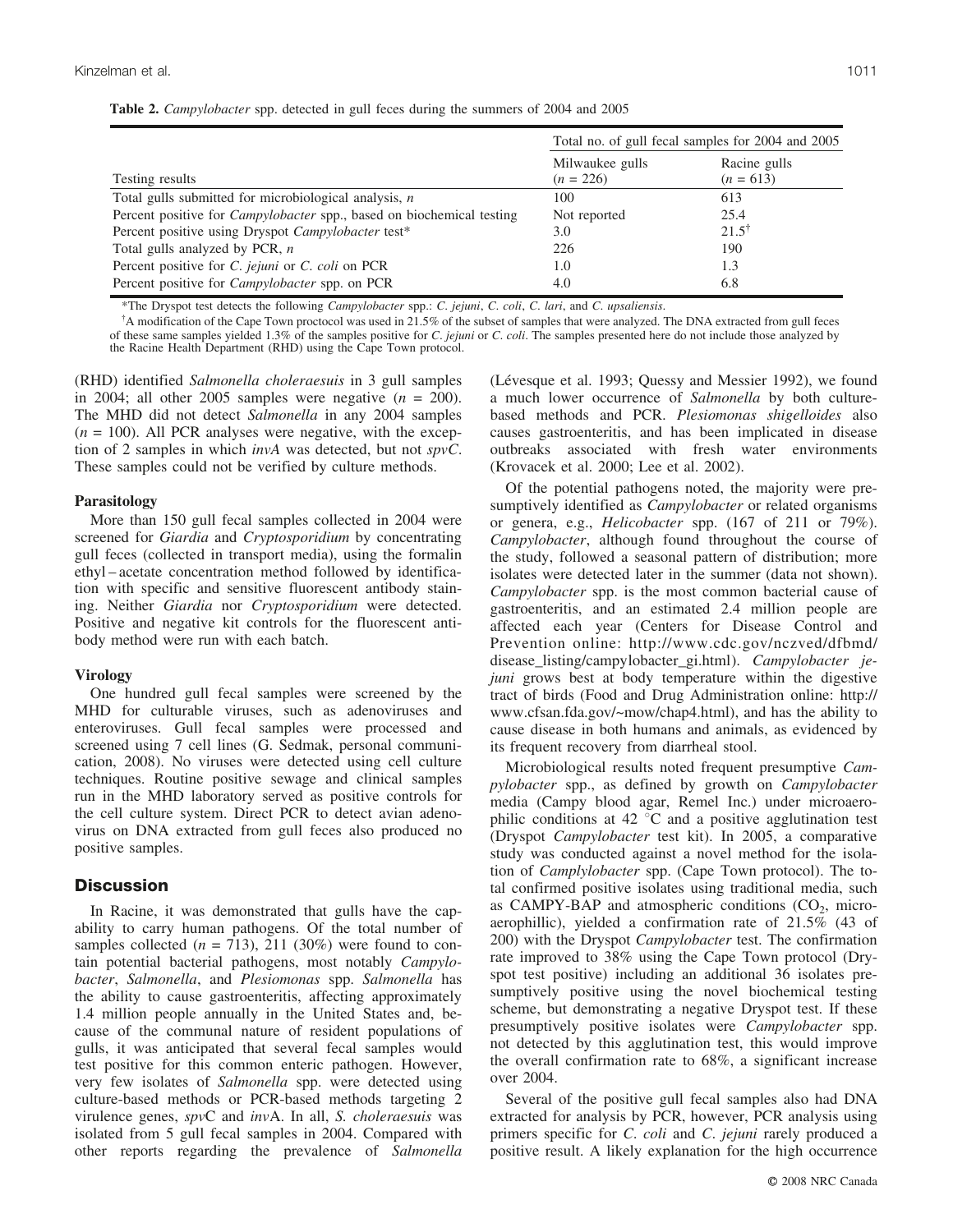of presumptive *Campylobacter* spp. is that gulls carry species that cross react with the Dryspot *Campylobacter* test, but that are not *C*. *coli* or *C*. *jejuni*. For example, the 16S rRNA gene from 6 presumptive isolates was sequenced. Four of these isolates were identified as *Helicobacter* spp. There are several other reasons that might account for the high recovery possibilities, including that the organisms in the gull feces were at low levels, or degraded, and insufficient DNA was recovered. Control experiments demonstrated that a minimum of  $1 \times 10^4$ , and in some cases  $1 \times$ 105, cells per sample (20–200 cells per reaction) needed to be present to detect the organisms by PCR. These results demonstrate that microbiological methods, while more cumbersome, might be more sensitive for determining pathogen occurrence in gulls.

Attempts to identify presumptive *Campylobacter* isolates to the species level by sequencing the 16S rRNA gene gave mixed results. In the sequencing of presumptive *Campylobacter*, 80% were found to be *Helicobacter*. It is suspected that the non-*Campylobacter* isolates, e.g., *Helicobacter*, were more easily recovered, and the nonviable cultures may have been primarily *Campylobacter* spp., since several isolates (16 of 22) were not viable after resuscitation from frozen stocks. This would be consistent with what other laboratories have experienced (C.W. Keevil, personal communication, 2007). Work is underway to resuscitate frozen stocks of the isolates so that the various primers can be retested against the organism itself, rather than the DNA extracted from the feces of these same samples. Future work may target *Campylobacter* spp., using a general primer to amplify either *Campylobacter* spp. or epsilon Proteobacteria, coupled with sequencing to identify their organisms. Further screening of gull populations at beaches could then be carried out using family-specific and genus-specific primers targeting *Campylobacter* species that are commonly found in gulls. Specific primers are being designed for *Helicobacter* spp., and the entire repository of gull DNA samples will be screened for *Helicobacter* as well, since this organism appears to be commonly carried by gulls. The human health implications of contamination with *Campylobacter* spp. or *Helicobacter* spp. is unknown, and warrants further work.

Overall, traditional microbiological techniques appeared to be an adequate assessment tool for examining Great Lakes gull populations for the presence of potential human enteric pathogens, such as *Salmonella* spp. However, reevaluating conventional microbial isolation methods during the second year of the study (2005) potentially improved the detection rate of *Campylobacter* spp., as noted when identifying underdiagnosed species and related organisms in a clinical setting (Engberg et al. 2000). Novel microbial isolation techniques (i.e., the Cape Town protocol), which allow for enhanced identification of under-represented microorganisms, such as various *Campylobacter* spp., may prove of benefit to researchers seeking to determine the prevalence of those microorganisms in coastal environments.

Recreational water quality is a public health priority in Great Lakes communities, given the high density of gulls and gull feces in coastal waterways. Targeting avian fecal contamination will clarify the presence and types of potential human pathogens present, as well as their probability of occurrence and availability for transport to recreational waters. Furthermore, findings from this research are important in determining whether a risk to health is posed by the beach face (sand) itself (as a source of contamination) (Bolton et al. 1999). Information about the occurrence of human pathogens in beach ecosystems is essential to design studies that assess human health risk from nonsewage sources, to determine parameters that influence the fate and transport of these pathogens in the nearshore environment, and, finally, to develop assessment tools that can definitively discern sources of fecal contamination. This becomes especially true in light of the controversy regarding the ability of currently approved bacterial indicator organisms to credibly ascertain the health risk posed to bathers from nonpoint, nonhuman sources of fecal contamination, such as gulls.

#### **Acknowledgements**

The authors wish to thank the various undergraduate students at the Kinzelman (Emily Parramoure) and McLellan (Josh Harris) laboratories who participated on these projects, and Professor C. William Keevil, University of Southampton, for his invaluable advice regarding the isolation of *Campylobacter*. This project was funded under National Institutes of Health (NIH) AREA grant No. 1R15ES012421-01 and through a grant from the S.C. Johnson Fund.

### **References**

- Alexander, H.S., Huber, P., Cao, J., Krell, P., and Nagy, E. 1998. Growth characteristics of fowl adenovirus type 8 in a chicken hepatoma cell line. J. Virol. Methods, **74**: 9–14. doi:10.1016/ S0166-0934(98)00062-7. PMID:9763123.
- Allos, B., Lastovica, A., and Blaser, M. 1995. Atypical *Campylobacters* and related organisms. *In* Infections of the gastrointestinal tract. *Edited by* M. Blaser, P. Smith, J. Ravdin, H. Greenberg, and R. Guerrant. Raven Press, New York. pp. 849–865.
- Alm, E.W., Burke, J., and Spain, A. 2003. Fecal indicator bacteria are abundant in wet sand at freshwater beaches. Water Res. **37**: 3978– 3982. doi:10.1016/S0043-1354(03)00301-4. PMID:12909116.
- Altschul, S.F., Gish, W., Miller, W., Myers, E.W., and Lipman, D.J. 1990. Basic local alignment search tool. J. Mol. Biol. **215**: 403–410. PMID:2231712.
- Belant, J.L. 1997. Gulls in urban environments: landscape-level management to reduce conflict. Landsc. Urban Plan. **38**: 245–258. doi:10.1016/S0169-2046(97)00037-6.
- Belant, J.L., Ickes, S.K., and Seamans, T.W. 1998. Importance of landfills to urban-nesting herring and ring-billed gulls. Landsc. Urban Plan. **43**: 11–19. doi:10.1016/S0169-2046(98)00100-5.
- Beversdorf, L.J., Bornstein-Forst, S., and McLellan, S. 2007. The potential for beach sand to serve as a reservoir for *E*. *coli* and the physical influences on cell die-off. J. Appl. Microbiol. **102**: 1372– 1381. doi:10.1111/j.1365-2672.2006.03177.x. PMID:17448172.
- Bolton, F.J., Surman, S., Martin, K., Waring, D., and Humphrey, T. 1999. Presence of campylobacter and salmonella in sand from bathing beaches. Epidemiol. Infect. **122**: 7–13. doi:10.1017/ S0950268898001915. PMID:10098779.
- Broman, T., Palmgren, H., Bergstrom, S., Sellin, M., Waldenstrom, J., Danielsson-Tham, M.-L., and Olsen, B. 2002. *Campylobacter jejuni* in black-headed gulls (*Larus ridibundus*): prevalence, genotypes, and influence on *C*. *jejuni* epidemiology. J. Clin. Microbiol. **40**: 4594–4602. doi:10.1128/JCM.40.12.4594-4602.2002. PMID:12454158.
- Cabelli, V., Dufour, A., McCabe, L., and Levin, M. 1983. A marine re-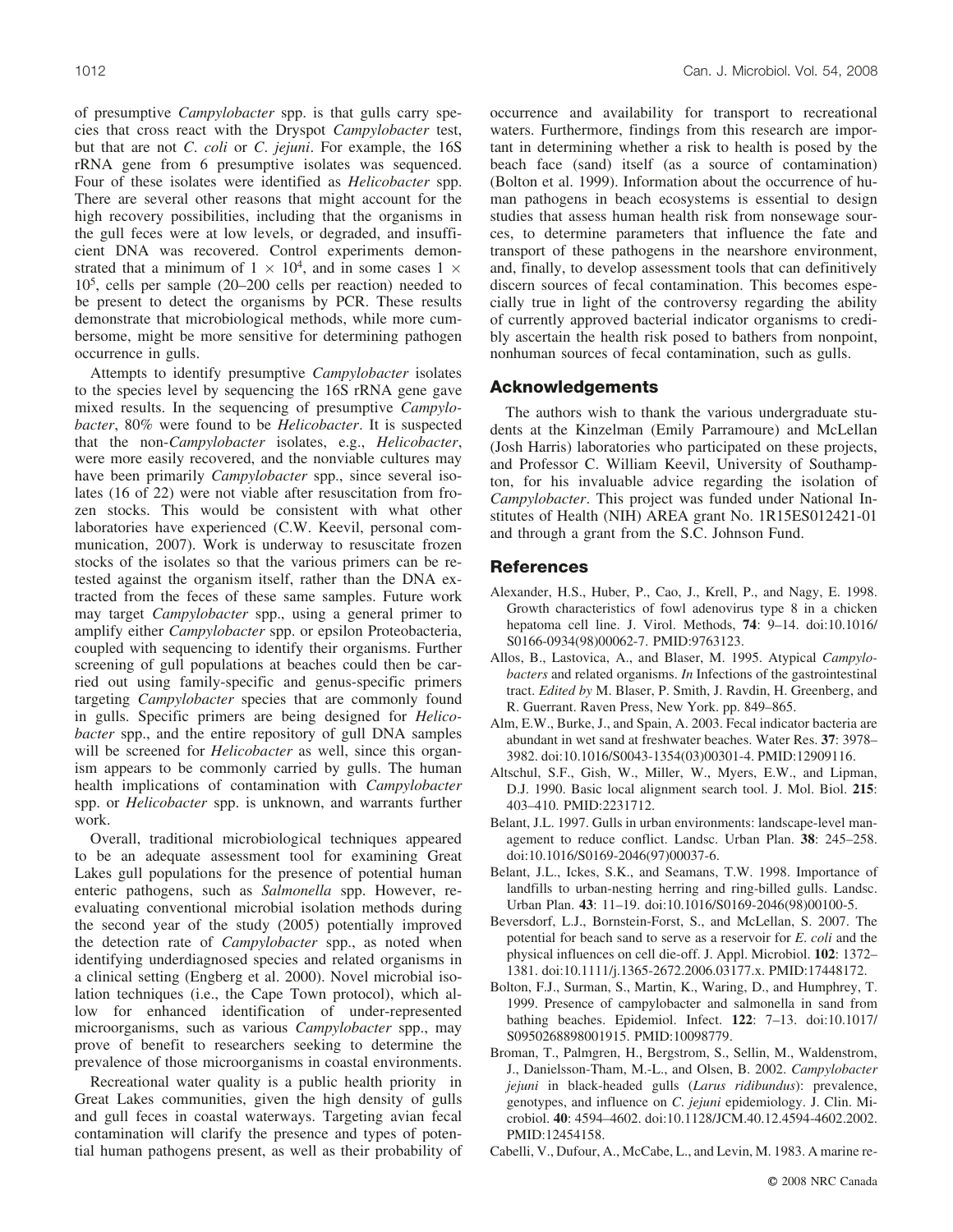creational water quality criterion consistent with indicator concepts and risk analysis. J. Water Pollut. Control Fed. **55**: 1306–1314.

- Chiu, C., and Ou, J. 1996. Rapid identification of *Salmonella* serovars in feces by specific detection of virulence genes, *invA* and *spvC*, by an enrichment broth culture-multiplex PCR combination assay. J. Clin. Microbiol. **34**: 2619–2622. PMID:8880536.
- Colford, J., Wade, T., Schiff, K., Wright, C., Griffith, J., Sandhu, S., et al. 2007. Water quality indicators and the risk of illness at beaches with nonpoint sources of fecal contamination. Epidemiology, **18**: 27–35. doi:10.1097/01.ede.0000249425.32990.b9. PMID:17149140.
- Crede, P. 1992. Microscopic examination of fecal specimens: concentration by formalin – ethyl acetate sedimentation. *In* Clinical microbiology procedures handbook. *Edited by* H.D. Isenberg. American Society for Microbiology, Washington, D.C. pp.7341–7345.
- Dixon, B. 2007. Disseminators aloft? Microbe, **2**: 416–417.
- Duarte, E., Guerra, M., and Bernardo, E. 2002. *Salmonella* and *Listeria* spp. carriage by gulls (larids). Portuguese J. Vet. Sci. **97**: 181–187.
- Edge, T., and Schaefer, K. 2005. Microbial source tracking in aquatic ecosystems: the state of the science and an assessment of needs. National Water Research Institute Scientific Assessment Report Series No. 7 and Linking Water Science to Policy Workshop Series Report. Toronto, Ontario.
- Eigner, U., Reissbrodt, R., Hammann, R., and Fahr, A.-M. 2001. Evaluation of a new chromogenic medium for the isolation and presumptive identification of *Salmonella* species from stool specimens. Eur. J. Clin. Microbiol. Infect. Dis. **20**: 558–565. doi:10. 1007/s100960100546. PMID:11681435.
- Engberg, J., On, S., Harrington, C., and Gerner-Smit, P. 2000. Prevalence of *Campylobacter*, *Arcobacter*, *Helicobacter*, and *Sutterella* spp. in human fecal samples as estimated by a reevaluation of isolation methods for Campylobacters. J. Clin. Microbiol. **38**: 286–291. PMID:10618103.
- Ewing, B., and Green, P. 1998. Base-calling of automated sequence traces using *phred*. II. Error probabilities. Genome Res. **8**: 186–194. doi:10.1101/gr.8.3.186.
- Eyers, M., Chapelle, S., Camp, G.V., Goosens, H., and, Wachter, R.D. 1993. Discrimination among thermophilic *Campylobacter* species by polymerase chain reaction amplification of 23S rRNA gene fragments. J. Clin. Microbiol. **31**: 3340–3343. PMID:7508460.
- Fallacara, D.M., Monahan, C., Morishita, T., and Wack, R. 2001. Fecal shedding and antimicrobial susceptibility of selected bacterial pathogens and a survey of intestinal parasites in free-living waterfowl. Avian Dis. **45**: 128–135. doi:10.2307/1593019. PMID:11332473.
- Farrell, M.J., and Finkel, S. 2003. The growth advantage in stationary-phase phenotype conferred by *rpoS* mutations is dependent on the pH and nutrient environment. J. Bacteriol. **185**: 7044– 7052. doi:10.1128/JB.185.24.7044-7052.2003. PMID:14645263.
- Fermér, C., and Engvall, E. 1999. Specific PCR indentification and differentiation of the thermophilic Campylobacters, *Campylobacter jejuni*, *C. coli*, *C. lari*, and *C. upsaliensis*. J. Clin. Microbiol. **37**: 3370–3373. PMID:10488210.
- Ferns, P.N., and Mudge, G.P. 2000. Abundance, diet, and *Salmonella* contamination of gulls feeding at sewage outfalls. Water Res. **34**: 2653–2660. doi:10.1016/S0043-1354(99)00427-3.
- Fogarty, L.R., Haack, S.K., Wolcott, M.J., and Whitman, R.L. 2003. Abundance and characteristics of the recreational water quality indicator bacteria *Escherichia coli* and enterococci in gull feces. J. Appl. Microbiol. **94**: 865–878. doi:10.1046/j.1365- 2672.2003.01910.x. PMID:12694452.
- Forbes, B.A., Sahn, D., and Weissfeld, A. (*Editors*). 1998. Bailey and Scott's diagnostic microbiology. 10th ed. Mosby, Inc., St. Louis, Mo. pp. 509–525, 567–576.
- Garcia, L.S., and Shimizu, R. 1997. Evaluation of nine immunoassay kits (enzyme immunoassay and direct fluorescence) for the detection of *Giardia lamblia* and *Cryptosporidium parvum* in human fecal specimens. J. Clin. Microbiol. **35**: 1526–1529. PMID:9163474.
- Garcia, L.S., Brewer, T.C., and Bruckner, D.A. 1987. Fluorescence detection of Cryptosporidium oocysts in human fecal specimens by using monoclonal antibodies. J. Clin. Microbiol. **25**: 119–121. PMID:3539986.
- Garcia, L.S., Shum, A.C., and Bruckner, D.A. 1992. Evaluation of a new monoclonal antibody combination reagent for direct fluorescence detection of Giardia cysts and Cryptosporidium oocysts in human fecal specimens. J. Clin. Microbiol. **30**: 3225–3257. PMID:1452706.
- Grant, S.B., Sanders, B.F., Boehm, A.B., Redman, J.A., Kim, J.H., Mrše, R.D., et al. 2001. Generation of enterococci bacteria in a coastal saltwater marsh and its impact on surf zone water quality. Environ. Sci. Technol. **35**: 2407–2416. doi:10.1021/ es0018163. PMID:11432541.
- Guan, T.Y., and Holley, R. 2003. Pathogen survival in swine manure environments and transmission of human enteric illness—a review. J. Environ. Qual. **32**: 383–392. PMID:12708660.
- Haack, S.K., Fogarty, L., and Wright, C. 2003. *Escherichia coli* and enterococci at beaches in the Grand Traverse Bay, Lake Michigan: sources, characteristics, and environmental pathways. Environ. Sci. Technol. **37**: 3275–3282. doi:10.1021/es021062n. PMID:12966970.
- Haag-Wackernagel, D., and Moch, H. 2004. Health hazards posed by feral pigeons. J. Infect. **48**: 307–313. doi:10.1016/j.jinf.2003. 11.001. PMID:15066331.
- He, L.-M., Lu, J., and Shi, W. 2007. Variability of fecal indicator bacteria in flowing and ponded waters in southern California; implications for bacterial TMDL development and implementation. Water Res. **41**: 3132–3140. doi:10.1016/j.watres.2007.04.014. PMID:17543369.
- Hill, G.A., and Grimes, D. 1984. Seasonal study of freshwater lake and migratory waterfowl for *Campylobacter jejuni*. Can. J. Microbiol. **30**: 845–849. PMID:6488104.
- Jones, K. 2002. UK bathing waters: a success story, but there may be trouble ahead. Microbiol. Today, **29**: 186–188.
- Jones, K. 2004. *Campylobacter* and wild birds. Health and Hygiene, **25**: 11–12.
- Jones, K. 2005. Flying hazards: birds and the spread of disease. Microbiol. Today, **32**: 174–178.
- Jones, K., and Obiri-Danso, K. 1999. Non-compliance of beaches with the EU directives of bathing water quality: evidence of non-point sources of pollution in Morecambe Bay. J. Appl. Microbiol. **85**: 101S–107S.
- Jones, K., and Smith, R. 2004. The use of *E*. *coli* as a tool in applied and environmental investigations. Microbiol. Today, **31**: 120–122.
- Kapperud, G., and Rosef, O. 1983. Avian wildlife reservoir of *Campylobacter fetus* subsp. *jejuni*, *Yersinia* spp., and *Salmonella* spp. in Norway. J. Appl. Environ. Microbiol. **45**: 375–380. PMID:6338824.
- Keevil, C.W. 2006. Improved physiological, immunological, and molecular tools for the recovery and identification of emerging *Campylobacteraceae* in the food and water chain. Final Report to the European Commission, Brussels (Research Project CAMPYCHECK, QLK1 CT 2002 02201).
- Kinzelman, J., McLellan, S., Daniels, A., Cashin, S., Singh, A.,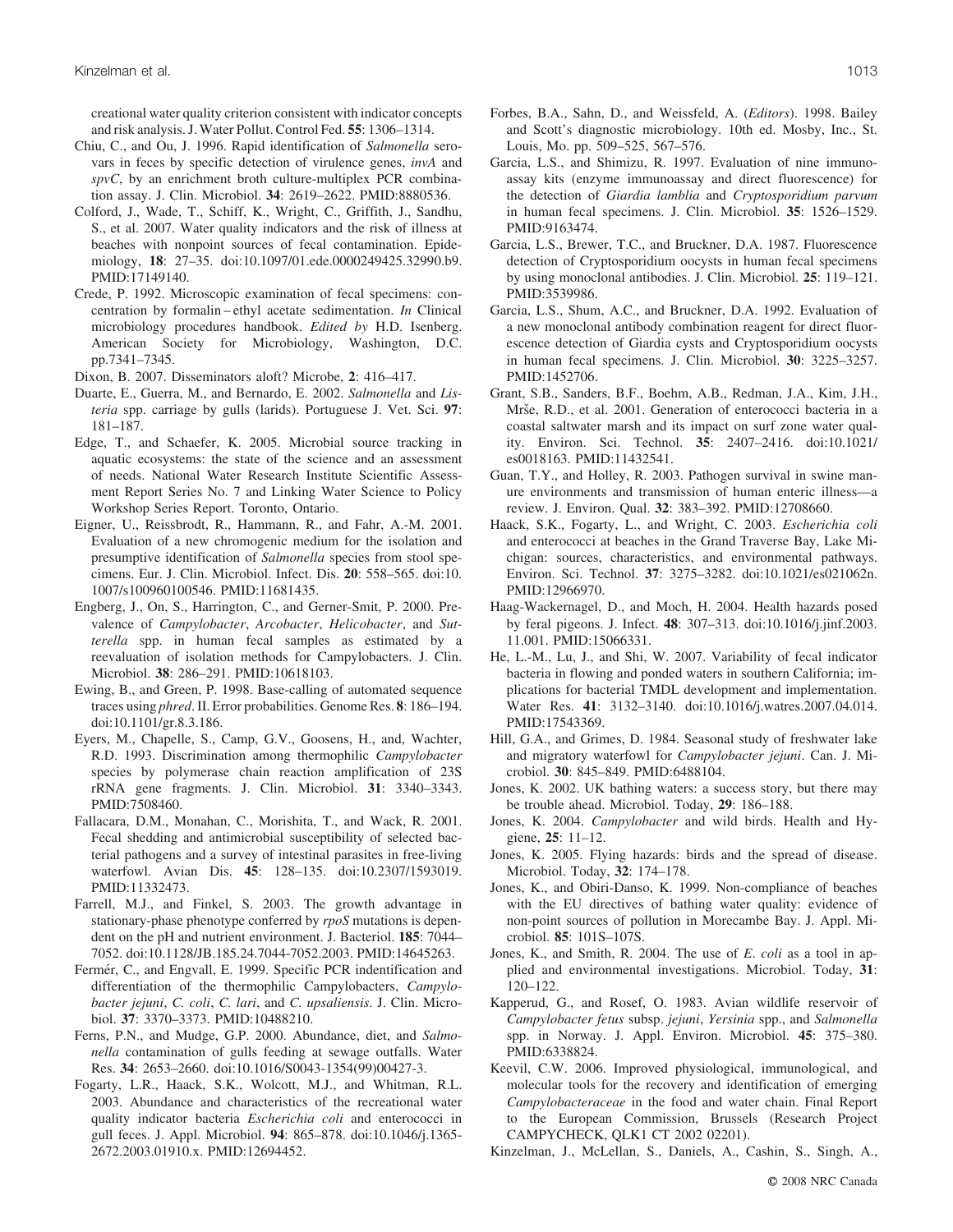Gradus, S., and Bagley, R. 2004. Non-point source pollution: determination of replication versus persistence of *Escherichia coli* in surface water and sediments with correlation of levels of readily measurable environmental parameters. J. Water Health, **2**: 103–114. PMID:15387134.

- Kleinheinz, G.T., McDermott, C.M., and Chomeau, V. 2006. Evaluation of avian waste and bird counts as predictors of *Escherichia coli* contamination at Door County, Wisconsin beaches. J. Great Lakes Res. **32**: 117–123. doi:10.3394/0380-1330(2006) 32[117:EOAWAB]2.0.CO;2.
- Krovacek, K., Eriksson, L., GonzÃlez-Rey, C., Rosinsky, J., and Ciznar, I. 2000. Isolation, biochemical and serological characterisation of *Plesiomonas shigelloides* from freshwater in Northern Europe. Comp. Immunol. Microbiol. Infect. Dis. **23**: 45–51. PMID:10660257.
- Lastovica, A., Newell, D., and Lastovica, D. (*Editors*). 1998. *Campylobacter*, *Helicobacter*, and related organisms. Proceedings of the 9th International Workshop, 15–19 September 1997, Cape Town, South Africa. Institute of Child Health, Cape Town, South Africa.
- Lebuhn, M., Effenberger, M., Gronauer, A., Wilderer, P., and Wuertz, S. 2003. Using quantitative real-time PCR to determine the hygienic status of cattle manure. Water Sci. Technol. **48**: 97–103. PMID:14531427.
- Lee, S.H., Levy, D., Craun, G., Beach, M., and Calderon, R. 2002. Surveillance for water-borne disease outbreaks — United States, 1999–2000. MMWR Surveill. Summ. **51**: 1–47. PMID:12489843.
- Lee, C.M., Lin, T., Lin, C., Kohbodi, G., Bhatt, A., Lee, R., and Jay, J. 2006. Persistence of fecal indicator bacteria in Santa Monica Bay beach sediments. Water Res. **40**: 2593–2602. doi:10.1016/j.watres.2006.04.032. PMID:16793111.
- le Roux, E., and Lastovica, A. 1998. The Cape Town protocol: how to isolate the most campylobacters for your dollar, pound, franc, yen, etc.*In Campylobacter*, *Helicobacter*, and related organisms. Proceedings of the 9th International Workshop, 15–19 September 1997, Cape Town, South Africa. *Edited by* A. Lastovica, D. Newell, and E. Lastovica. Institute of Child Health, Cape Town, South Africa. pp. 30–33.
- Lévesque, B., Brousseau, P., Simard, P., Dewailly, E., Meisels, M., Ramsay, D., and Jolly, J. 1993. Impact of the ring-billed gull (*Larus delawarensis*) on the microbiological quality of recreational water. Appl. Environ. Microbiol. **59**: 1228–1230. PMID:8489231.
- Lévesque, B., Brousseau, P., Bernier, F., Dewailly, E., and Joly, J. 2000. Study of the bacterial content of ring-billed gull droppings in relation to recreational water quality. Water Res. **34**: 1089–1096. doi:10.1016/S0043-1354(99)00266-3.
- Linton, D., Lawson, A.J., Owen, R.J., and Stanley, J. 1997. PCR detection, identification to species level, and fingerprinting of *Campylobacter jejuni* and *Campylobacter coli* direct from diarrheic samples. J. Clin. Microbiol. **35**: 2568–2572. PMID:9316909.
- Lu, L., Hume, M., Sternes, K., and Pillai, S. 2004. Genetic diversity of *Escherichia coli* isolates in irrigation water and associated sediments: implications for source tracking. Water Res. **38**: 3899–3908. doi:10.1016/j.watres.2004.06.020. PMID:15380980.
- Maddocks, S., Olma, T., and Chen, S. 2002. Comparison of CHRO-Magar Salmonella medium and xylose-lysine-desoxycholate and Salmonella-Shigella agars for isolation of *Salmonella* strains from stool samples. J. Clin. Microbiol. **40**: 2999–3003. doi:10. 1128/JCM.40.8.2999-3003.2002. PMID:12149365.
- McLellan, S.L., Daniels, A., and Salmore, A. 2001. Clonal populations of thermotolerant *Enterobacteriaceae* in recreational water and their potential interference with fecal *Escherichia coli* counts. Appl. Environ. Microbiol. **67**: 4934–4938. doi:10.1128/ AEM.67.10.4934-4938.2001. PMID:11571207.

Nachamkin, I., and Barbagallo, S. 1990. Culture confirmation of

*Campylobacter* spp. by latex agglutination. J. Clin. Microbiol. **28**: 817–818. PMID:2332476.

- Newell, D.G. 2002. The ecology of *Campylobacter jejuni* in avian and human hosts and in the environment. Int. J. Infect. Dis. **6**: 3516–3521. doi:10.1016/S1201-9712(02)90179-7.
- Obiri-Danso, K., and Jones, K. 2000. Intertidal sediments as reservoirs for hippurate negative *Campylobacters*, *Salmonellae* and faecal indicators in three EU recognized bathing waters in north west England. Water Res. **34**: 519–527. doi:10.1016/S0043- 1354(99)00146-3.
- Oshiro, R., and Fujioka, R. 1995. Sand, soil, and pigeon droppings: sources of indicator bacteria in the waters of Hanauma Bay, Oahu, Hawaii. Water Sci. Technol. **31**: 251–254. doi:10.1016/ 0273-1223(95)00275-R.
- Pell, A.N. 1997. Manure and microbes: Public and animal health problem? J. Dairy Sci. **80**: 2673–2681. PMID:9361239.
- Quessy, S., and Messier, S. 1992. Prevalence of *Salmonella* spp., *Campylobacter spp*., and *Listeria* spp. in ring-billed gulls (*Larus delawarensis*). J. Wildl. Dis. **28**: 526–531. PMID:1474648.
- Sedmak, G., Bina, D., and MacDonald, J. 2003. Assessment of an enterovirus sewage surveillance system by the comparison of clinical isolates with sewage isolates from Milwaukee, Wisconsin, collected August 1994 to December 2002. Appl. Environ. Microbiol. **69**: 7181–7187. doi:10.1128/AEM.69.12.7181-7187.2003. PMID:14660364.
- Signoretto, C., Burlacchini, G., del mar Lleó, M., Pruzzo, C., Zampini, M., Pane, L., Franzini, G., and Canepari, P. 2004. Adhesion of *Enterococcus faecalis* in the nonculturable state to plankton is the main mechanism responsible for persistence of this bacterium in both lake and seawater. Appl. Environ. Microbiol. **70**: 6892–6896. doi:10.1128/AEM.70.11.6892-6896.2004. PMID:15528559.
- Smith, J.J., Howington, J., and McFeters, G. 1994. Survival, physiological response, and recovery of enteric bacteria exposed to a polar marine environment. Appl. Environ. Microbiol. **60**: 2977–2984. PMID:8085833.
- Steele, T.W., and McDermott, S. 1984. The use of membrane filters applied directly to the surface of agar plates for the isolation of *Campylobacter jejuni* from feces. Pathology, **16**: 263–265. doi:10.3109/00313028409068535. PMID:6393011.
- Tizard, I. 2004. Salmonellosis in wild birds. Seminars in Avian and Exotic Pet Medicine, **13**: 50–56. doi:10.1053/j.saep.2004.01.008.
- United States Environmental Protection Agency (USEPA). 1986. Ambient water quality criteria for bacteria. Office of Water Regulation and Standards, Criteria and Standards Division, United States Environmental Protection Agency, Washington, D.C. (EPA 440/5-84-002).
- Waldenström, J., Mevius, D., Veldman, K., Broman, T., Hasselquist, D., and Olsen, B. 2005. Antimicrobial resistance profiles of *Campylobacter jejuni* isolates from wild birds in Sweden. Appl. Environ. Microbiol. **71**: 2438–2441. doi:10. 1128/AEM.71.5.2438-2441.2005. PMID:15870331.
- Whitman, R., and Nevers, M. 2003. Foreshore sand as a source of *Escherichia coli* in nearshore water of a Lake Michigan beach. Appl. Environ. Microbiol. **69**: 5555–5562. doi:10.1128/AEM.69. 9.5555-5562.2003. PMID:12957945.
- Whitman, R., Horvath, T., Goodrich, M.L., Nevers, M.B., Wolcott, M.J., and Haack, S.K. 2001. Characterization of *E*. *coli* at 63rd Street Beach. Chicago Park District and the City of Chicago: United States Geological Survey Report. (Agreement No. 3208-ARH72).
- Wither, A., Rehfisch, M., and Austin, G. 2005. The impact of bird populations on the microbiological quality of bathing waters. Water Sci. Technol. **51**: 199–207. PMID:15850191.
- Wright, M.E., A.M. Abdelzaher, H.M. Solo-Gabriele, S. , and L.E. Fleming. 2006. Relative contributions of dogs, birds, and shrimp